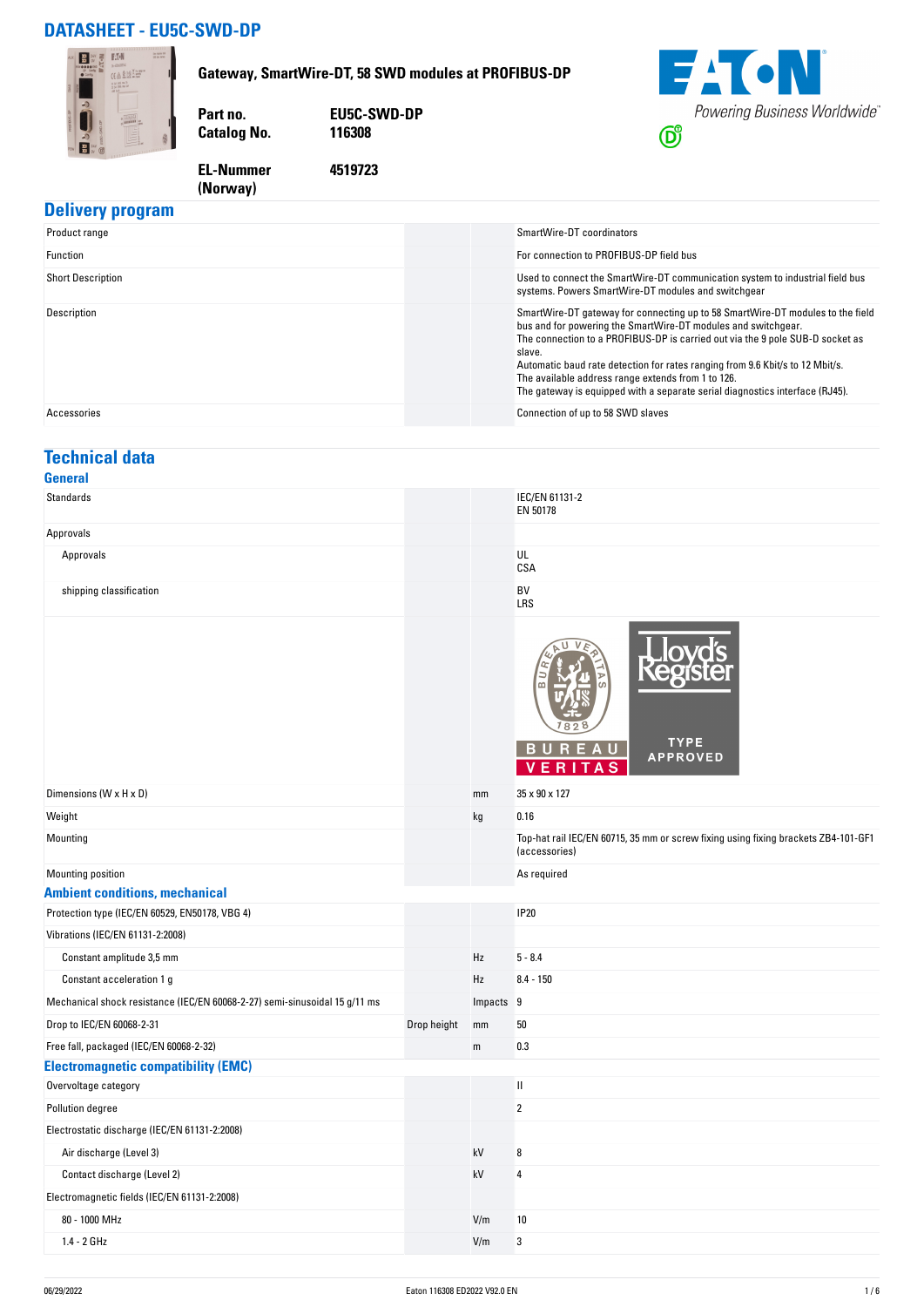| 2 - 2.7 GHz                                                                       |                           | V/m             | 1                                                                   |
|-----------------------------------------------------------------------------------|---------------------------|-----------------|---------------------------------------------------------------------|
| Radio interference suppression                                                    |                           |                 | <b>EN 55011 Class A</b>                                             |
| Burst (IEC/EN 61131-2:2008, Level 3)                                              |                           |                 |                                                                     |
| Supply cable                                                                      |                           | kV              | 2                                                                   |
| Fieldbus cable                                                                    |                           | kV              | 1                                                                   |
| SmartWire-DT cable                                                                |                           | kV              | 1                                                                   |
| Surge (IEC/EN 61131-2:2008, Level 1)                                              |                           |                 |                                                                     |
| Supply cable                                                                      |                           |                 | $0.5$ kV                                                            |
| Radiated RFI (IEC/EN 61131-2:2008, Level 3)                                       |                           | V               | 10                                                                  |
| <b>Operating conditions</b>                                                       |                           |                 |                                                                     |
| Climatic environmental conditions                                                 |                           |                 |                                                                     |
| Climatic proofing                                                                 |                           |                 | In accordance with IEC 60068-2                                      |
| Ambient temperature                                                               |                           |                 |                                                                     |
| Operation                                                                         | $\vartheta$               | °C              | $-25 - +55$                                                         |
| Storage                                                                           | $\vartheta$               | °C              | $-40 - +70$                                                         |
| Atmospheric conditions                                                            |                           |                 |                                                                     |
| Relative humidity, non-condensing (IEC/EN 60068-2-30)                             |                           | $\%$            | $5 - 95$                                                            |
| Air pressure (operation)                                                          |                           | hPa             | 795 - 1080                                                          |
| <b>Supply voltage UAux</b>                                                        |                           |                 |                                                                     |
| Rated operational voltage                                                         | $U_{Aux}$                 | $\sf V$         | 24 V DC (-15/+20%)                                                  |
| Residual ripple on the input voltage                                              |                           | %               | $\leq 5$                                                            |
| Protection against polarity reversal                                              |                           |                 | Yes                                                                 |
| Max. current                                                                      | $I_{\text{max}}$          | Α               | 3                                                                   |
| Short-circuit rating                                                              |                           |                 | no, external fuse FAZ Z3                                            |
| Power loss                                                                        | P                         | W               | Normally 1                                                          |
| Potential isolation                                                               |                           |                 | No                                                                  |
| Rated operating voltage of 24-V-DC slaves                                         |                           | V               |                                                                     |
|                                                                                   |                           |                 | typ. $U_{Aux}$ - 0.2                                                |
| <b>Supply voltage UPow</b><br>Supply voltage                                      |                           | V               | 24 V DC (-15/+20%)                                                  |
|                                                                                   | U <sub>Pow</sub>          |                 |                                                                     |
| Input voltage ripple                                                              |                           | $\%$            | $\leq 5$                                                            |
| Protection against polarity reversal                                              |                           |                 | yes                                                                 |
| Rated current                                                                     |                           | А               | 0.7                                                                 |
| Overload proof                                                                    |                           |                 | yes                                                                 |
| Inrush current and duration                                                       |                           | Α               | 12.5 A/6 ms                                                         |
| Heat dissipation at 24 V DC                                                       |                           | W               | 3.8                                                                 |
| Potential isolation between U <sub>Pow</sub> and 15 V SmartWire-DT supply voltage |                           |                 | No                                                                  |
| Bridging voltage dips                                                             |                           | ms              | 10                                                                  |
| <b>Repetition rate</b>                                                            |                           | $\mathbb S$     | 1                                                                   |
| <b>Status indication</b>                                                          |                           | LED             | yes                                                                 |
| <b>SmartWire-DT supply voltage</b>                                                |                           |                 |                                                                     |
| Rated operating voltage                                                           | $\mathsf{U}_{\mathsf{e}}$ | V               | $14,5 \pm 3 \%$                                                     |
| max. current                                                                      | $I_{\text{max}}$          | Α               | 0.7                                                                 |
| Short-circuit rating                                                              |                           |                 | Yes                                                                 |
| <b>Connection supply voltages</b>                                                 |                           |                 |                                                                     |
| <b>Connection type</b>                                                            |                           |                 | Push in terminals                                                   |
| Solid                                                                             |                           | mm <sup>2</sup> | $0.2 - 1.5$                                                         |
| Flexible with ferrule                                                             |                           | mm <sup>2</sup> | $0.25 - 1.5$                                                        |
| UL/CSA solid or stranded                                                          |                           | AWG             | $24 - 16$                                                           |
| <b>SmartWire-DT network</b>                                                       |                           |                 |                                                                     |
| <b>Station type</b>                                                               |                           |                 | SmartWire-DT master                                                 |
| Number of SmartWire-DT slaves                                                     |                           |                 | 58                                                                  |
| <b>Baud Rates</b>                                                                 |                           | kBd             | 125<br>250                                                          |
| Status indication                                                                 |                           |                 | SmartWire-DT master LED: red/green<br>Configurations LED: red/green |
| Connections                                                                       |                           |                 | Plug, 8-pole                                                        |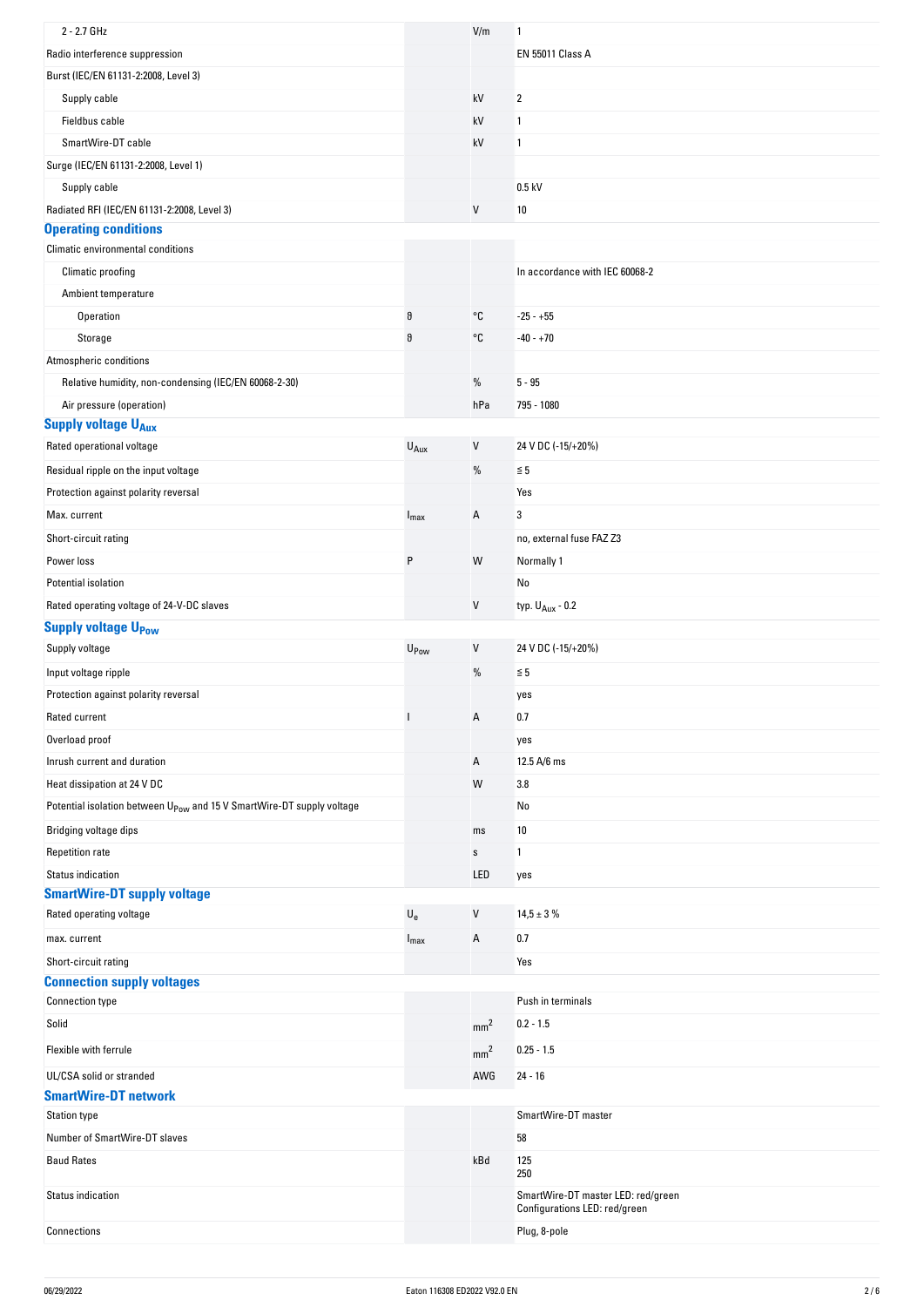| Plug connector                           |              |            | <b>Blade terminal SWD4-8MF2</b>                                                                                                                                                                                                                             |
|------------------------------------------|--------------|------------|-------------------------------------------------------------------------------------------------------------------------------------------------------------------------------------------------------------------------------------------------------------|
| <b>Fieldbus interface</b>                |              |            |                                                                                                                                                                                                                                                             |
| Module type                              |              |            | <b>PROFIBUS DP slave</b>                                                                                                                                                                                                                                    |
| Protocol                                 |              |            | PROFIBUS-DP                                                                                                                                                                                                                                                 |
| Input data, max.                         |              | Byte       | 240                                                                                                                                                                                                                                                         |
| Output data, max.                        |              | Byte       | 240                                                                                                                                                                                                                                                         |
| <b>Baud Rate</b>                         |              |            |                                                                                                                                                                                                                                                             |
| <b>Baud Rates</b>                        |              |            | up to 12 MBit/s                                                                                                                                                                                                                                             |
| Baud rate setting                        |              |            | automatic                                                                                                                                                                                                                                                   |
| <b>Station address</b>                   |              |            | 2125                                                                                                                                                                                                                                                        |
| Address allocation                       |              |            | via DIP switch                                                                                                                                                                                                                                              |
| Status display interface                 | Multi colour | <b>LED</b> | <b>DP</b>                                                                                                                                                                                                                                                   |
| <b>Terminating resistor</b>              |              |            | Switchable via field bus connectors                                                                                                                                                                                                                         |
| Connection design for field bus          |              |            | 1 x D-SUB socket, 9-pin                                                                                                                                                                                                                                     |
| Potential isolation                      |              |            | Yes                                                                                                                                                                                                                                                         |
| <b>Technical data in sheet catalogue</b> |              |            |                                                                                                                                                                                                                                                             |
| Other technical data (sheet catalogue)   |              |            | <b>Technical data</b>                                                                                                                                                                                                                                       |
| <b>Notes</b>                             |              |            | If contactors with a total current consumption > 3 A are connected, a power feeder<br>module EU5C-SWD-PF1/2 has to be used.<br>If SWD modules with a total current consumption > 0.7 A are connected, a power<br>feeder module EU5C-SWD-PF2 has to be used. |

# **Design verification as per IEC/EN 61439**

| Technical data for design verification                                                                                    |                   |    |                                                                                                                                     |
|---------------------------------------------------------------------------------------------------------------------------|-------------------|----|-------------------------------------------------------------------------------------------------------------------------------------|
| Rated operational current for specified heat dissipation                                                                  | $I_{n}$           | А  | 0                                                                                                                                   |
| Heat dissipation per pole, current-dependent                                                                              | $P_{vid}$         | W  | 0                                                                                                                                   |
| Equipment heat dissipation, current-dependent                                                                             | $P_{vid}$         | W  | 0                                                                                                                                   |
| Static heat dissipation, non-current-dependent                                                                            | $P_{VS}$          | W  | 1                                                                                                                                   |
| Heat dissipation capacity                                                                                                 | $P_{\text{diss}}$ | W  | 0                                                                                                                                   |
| Operating ambient temperature min.                                                                                        |                   | °C | $-25$                                                                                                                               |
| Operating ambient temperature max.                                                                                        |                   | °C | 55                                                                                                                                  |
| Degree of Protection                                                                                                      |                   |    | <b>IP20</b>                                                                                                                         |
| IEC/EN 61439 design verification                                                                                          |                   |    |                                                                                                                                     |
| 10.2 Strength of materials and parts                                                                                      |                   |    |                                                                                                                                     |
| 10.2.2 Corrosion resistance                                                                                               |                   |    | Meets the product standard's requirements.                                                                                          |
| 10.2.3.1 Verification of thermal stability of enclosures                                                                  |                   |    | Meets the product standard's requirements.                                                                                          |
| 10.2.3.2 Verification of resistance of insulating materials to normal heat                                                |                   |    | Meets the product standard's requirements.                                                                                          |
| 10.2.3.3 Verification of resistance of insulating materials to abnormal heat<br>and fire due to internal electric effects |                   |    | Meets the product standard's requirements.                                                                                          |
| 10.2.4 Resistance to ultra-violet (UV) radiation                                                                          |                   |    | Meets the product standard's requirements.                                                                                          |
| 10.2.5 Lifting                                                                                                            |                   |    | Does not apply, since the entire switchgear needs to be evaluated.                                                                  |
| 10.2.6 Mechanical impact                                                                                                  |                   |    | Does not apply, since the entire switchgear needs to be evaluated.                                                                  |
| 10.2.7 Inscriptions                                                                                                       |                   |    | Meets the product standard's requirements.                                                                                          |
| 10.3 Degree of protection of ASSEMBLIES                                                                                   |                   |    | Meets the product standard's requirements.                                                                                          |
| 10.4 Clearances and creepage distances                                                                                    |                   |    | Meets the product standard's requirements.                                                                                          |
| 10.5 Protection against electric shock                                                                                    |                   |    | Does not apply, since the entire switchgear needs to be evaluated.                                                                  |
| 10.6 Incorporation of switching devices and components                                                                    |                   |    | Does not apply, since the entire switchgear needs to be evaluated.                                                                  |
| 10.7 Internal electrical circuits and connections                                                                         |                   |    | Is the panel builder's responsibility.                                                                                              |
| 10.8 Connections for external conductors                                                                                  |                   |    | Is the panel builder's responsibility.                                                                                              |
| 10.9 Insulation properties                                                                                                |                   |    |                                                                                                                                     |
| 10.9.2 Power-frequency electric strength                                                                                  |                   |    | Is the panel builder's responsibility.                                                                                              |
| 10.9.3 Impulse withstand voltage                                                                                          |                   |    | Is the panel builder's responsibility.                                                                                              |
| 10.9.4 Testing of enclosures made of insulating material                                                                  |                   |    | Is the panel builder's responsibility.                                                                                              |
| 10.10 Temperature rise                                                                                                    |                   |    | The panel builder is responsible for the temperature rise calculation. Eaton will<br>provide heat dissipation data for the devices. |
| 10.11 Short-circuit rating                                                                                                |                   |    | Is the panel builder's responsibility.                                                                                              |
| 10.12 Electromagnetic compatibility                                                                                       |                   |    | Is the panel builder's responsibility.                                                                                              |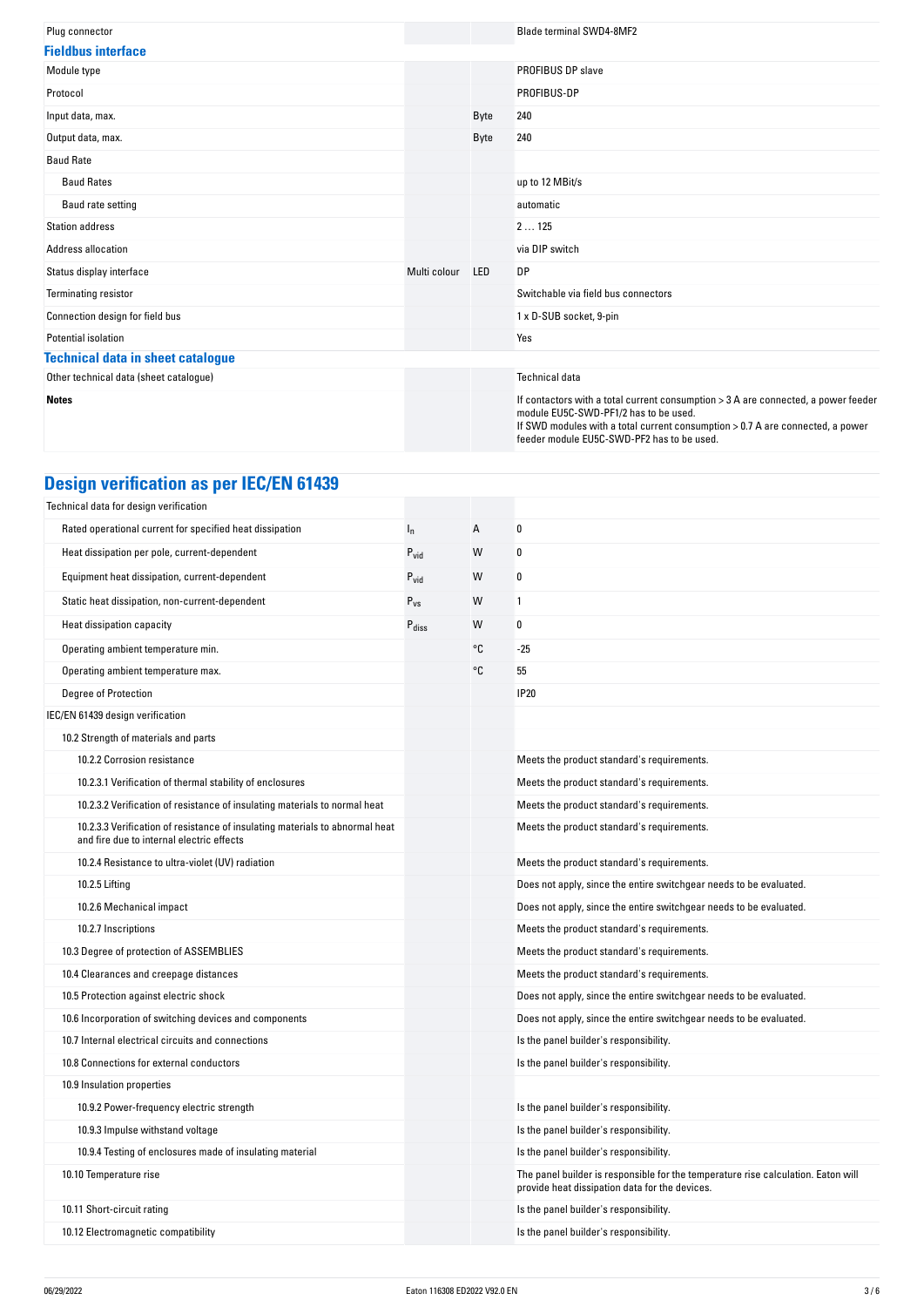10.13 Mechanical function The instruction The device meets the requirements, provided the information in the instruction leaflet (IL) is observed.

### **Technical data ETIM 8.0**

Programmable logic controllers PLC (EG000024) / Fieldbus, decentr. periphery - communication module (EC001604)

| Electric engineering, automation, process control engineering / Control / Field bus, decentralized peripheral / Field bus, decentralized peripheral - communications module<br>(ecl@ss10.0.1-27-24-26-08 [BAA073013]) |
|-----------------------------------------------------------------------------------------------------------------------------------------------------------------------------------------------------------------------|
|                                                                                                                                                                                                                       |

| Supply voltage AC 50 Hz                                | V            | $0 - 0$       |
|--------------------------------------------------------|--------------|---------------|
| Supply voltage AC 60 Hz                                | $\vee$       | $0 - 0$       |
| Supply voltage DC                                      | $\mathsf{V}$ | $20.4 - 28.8$ |
| Voltage type of supply voltage                         |              | DC            |
| Supporting protocol for TCP/IP                         |              | No            |
| Supporting protocol for PROFIBUS                       |              | No            |
| Supporting protocol for CAN                            |              | No            |
| Supporting protocol for INTERBUS                       |              | No            |
| Supporting protocol for ASI                            |              | No            |
| Supporting protocol for KNX                            |              | No            |
| Supporting protocol for Modbus                         |              | No            |
| Supporting protocol for Data-Highway                   |              | No            |
| Supporting protocol for DeviceNet                      |              | Yes           |
| Supporting protocol for SUCONET                        |              | No            |
| Supporting protocol for LON                            |              | No            |
| Supporting protocol for SERCOS                         |              | No            |
| Supporting protocol for PROFINET IO                    |              | No            |
| Supporting protocol for PROFINET CBA                   |              | No            |
| Supporting protocol for Foundation Fieldbus            |              | No            |
| Supporting protocol for EtherNet/IP                    |              | No            |
| Supporting protocol for AS-Interface Safety at Work    |              | No            |
| Supporting protocol for DeviceNet Safety               |              | No            |
| Supporting protocol for INTERBUS-Safety                |              | No            |
| Supporting protocol for PROFIsafe                      |              | No            |
| Supporting protocol for SafetyBUS p                    |              | No            |
| Supporting protocol for other bus systems              |              | No            |
| Radio standard Bluetooth                               |              | No            |
| Radio standard Wi-Fi 802.11                            |              | No            |
| <b>Radio standard GPRS</b>                             |              | No            |
| Radio standard eGPRS                                   |              | No            |
| Radio standard GSM                                     |              | No            |
| Radio standard LTE                                     |              | No            |
| Radio standard UMTS                                    |              | No            |
| 10 link master                                         |              | No            |
| System accessory                                       |              | Yes           |
| Degree of protection (IP)                              |              | <b>IP20</b>   |
| With potential separation                              |              | No            |
| Fieldbus connection over separate bus coupler possible |              | No            |
| Rail mounting possible                                 |              | Yes           |
| Wall mounting/direct mounting                          |              | Yes           |
| Front built-in possible                                |              | No            |
| Rack-assembly possible                                 |              | No            |
| Suitable for safety functions                          |              | Yes           |
| SIL according to IEC 61508                             |              | None          |
| Performance level according to EN ISO 13849-1          |              | None          |
| Appendant operation agent (Ex ia)                      |              | No            |
| Appendant operation agent (Ex ib)                      |              | No            |
| Explosion safety category for gas                      |              | None          |
| Explosion safety category for dust                     |              | None          |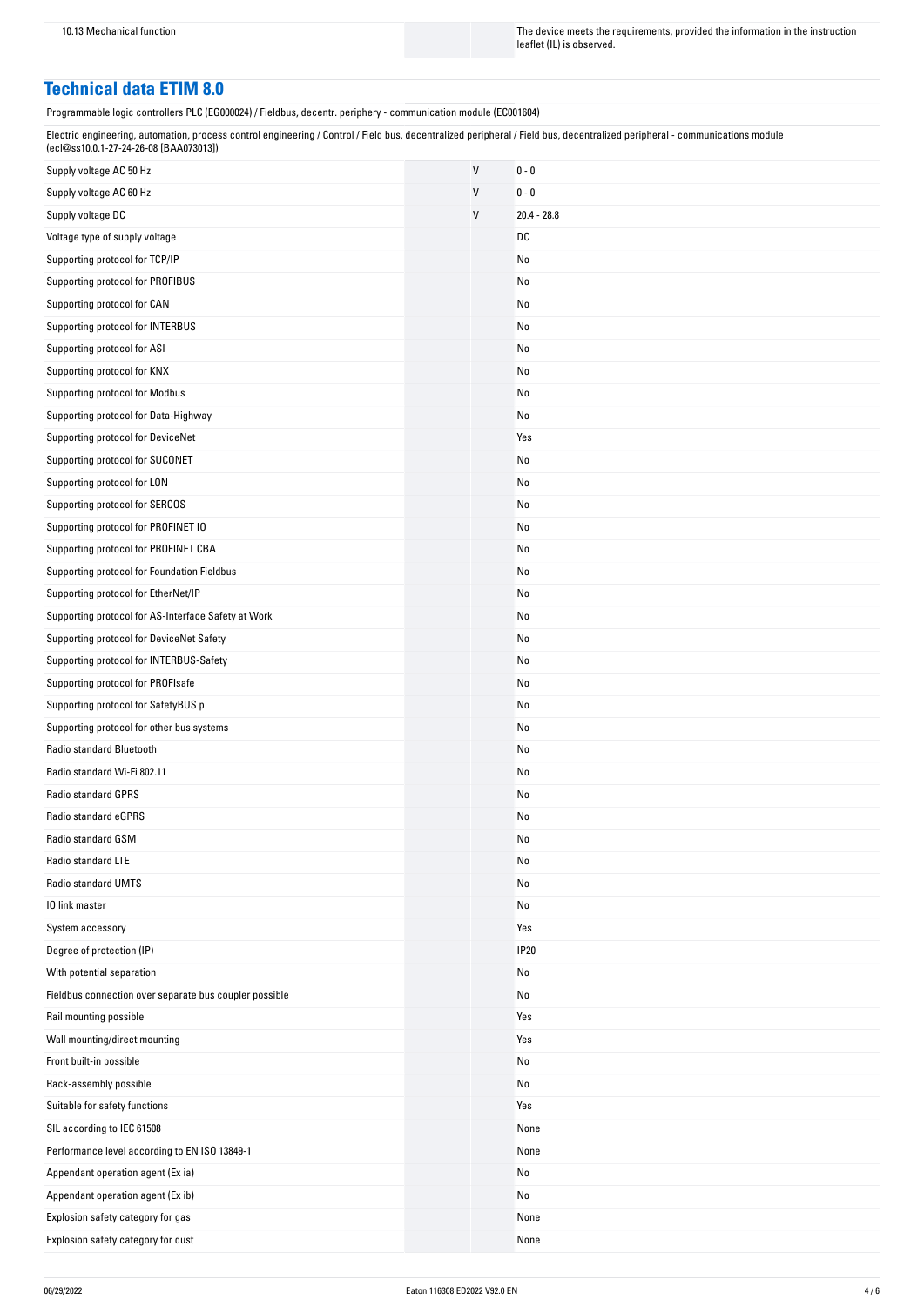| Width  | mm | 35  |
|--------|----|-----|
| Height | mm | 90  |
| Depth  | mm | 127 |

| <b>Approvals</b>                     |                          |  |  |
|--------------------------------------|--------------------------|--|--|
| UL File No.                          | E29184                   |  |  |
| UL Category Control No.              | <b>NKCR</b>              |  |  |
| CSA File No.                         | 2324643                  |  |  |
| CSA Class No.                        | 3211-07                  |  |  |
| North America Certification          | UL listed, CSA certified |  |  |
| Specially designed for North America | No                       |  |  |

## **Dimensions**



SmartWire-DT Gateways